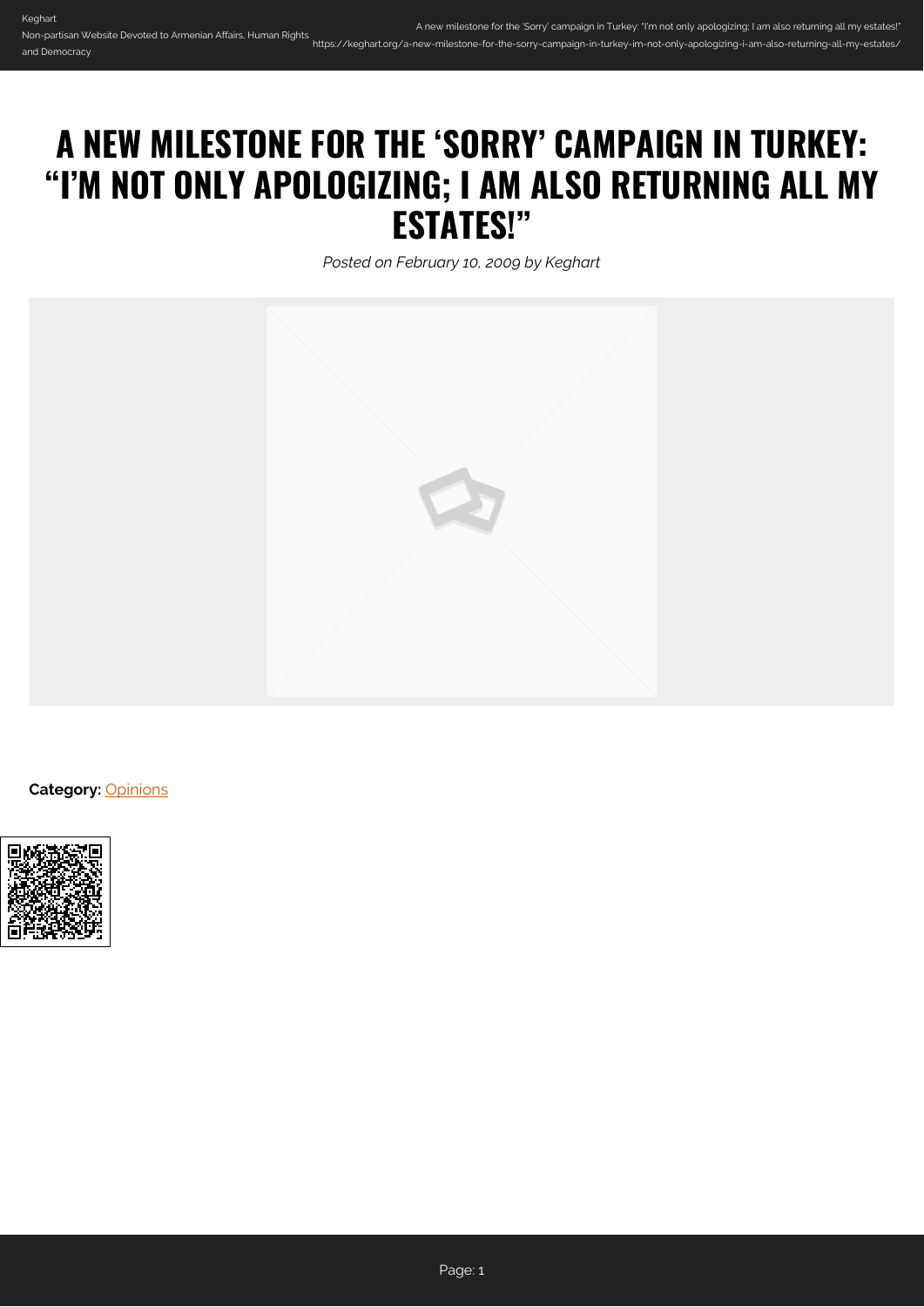## By Sabri Atman, SEYFO CENTER, posted in **Assyrian International News Agency**, 6 February 2009

Around a year ago, Mr Berzan Boti, a permanent resident of Turkey, began to write to SEYFO CENTER, the main organisation that undertakes investigative research on the Assyrian Genocide. He expressed that he genuinely wishes to make an apology towards the Assyrian people for the Genocide and is willing to return all the estates (house, land, etc.) he inherited, to their actual owners from which they were originally confiscated. In December last year one of the hot topics which was present amongst the public and prominent in Turkish media headlines was the 'Sorry' campaign directed in recognition of the Armenian Genocide. Contrary to this came the chauvinist wave that escalated from the Prime Minister to the military's Chief Commander.

## By Sabri Atman, SEYFO CENTER, posted in **Assyrian International News Agency**, 6 February 2009

Around a year ago, Mr Berzan Boti, a permanent resident of Turkey, began to write to SEYFO CENTER, the main organisation that undertakes investigative research on the Assyrian Genocide. He expressed that he genuinely wishes to make an apology towards the Assyrian people for the Genocide and is willing to return all the estates (house, land, etc.) he inherited, to their actual owners from which they were originally confiscated. In December last year one of the hot topics which was present amongst the public and prominent in Turkish media headlines was the 'Sorry' campaign directed in recognition of the Armenian Genocide. Contrary to this came the chauvinist wave that escalated from the Prime Minister to the military's Chief Commander.

We have been corresponding with each other for two years. Finally he passed onto us the deed he had made on the 6th October 2008, through the Notary Public's Office which was the complete transfer of house/land title.We are planning to announce this new step to the international public, sometime in May this year through a press conference in the Swedish Parliament, with the presence of Mr Berzan Boti himself.Unfortunately, due to the discussions and debates surrounding the matter within and outside Turkey, it is necessary for us to make a preliminary statement prior to our planned press conference.Let this be known, the 1915 Genocide did not simply target people of Armenian nationality. The Assyrian people (also known as Chaldean and Syriac) were also massacred and exterminated along side the Armenian people. However this has not been widely discussed. This is similar to the accounts of crimes against Rumanians during World War II being passed over in history. Forgetting the atrocities committed against the Assyrian people during the 1915 Genocide is not understandable nor is it acceptable.

Yet, more than half of the Assyrian Nation, alongside with the Armenians were exterminated with the same mentality which proposed that 'an onion is an onion; therefore it must be chopped off'. Thus the Ottomans did not differentiate amongst the Christians. In this the case, then, why there is no mention of the Assyrians, at all?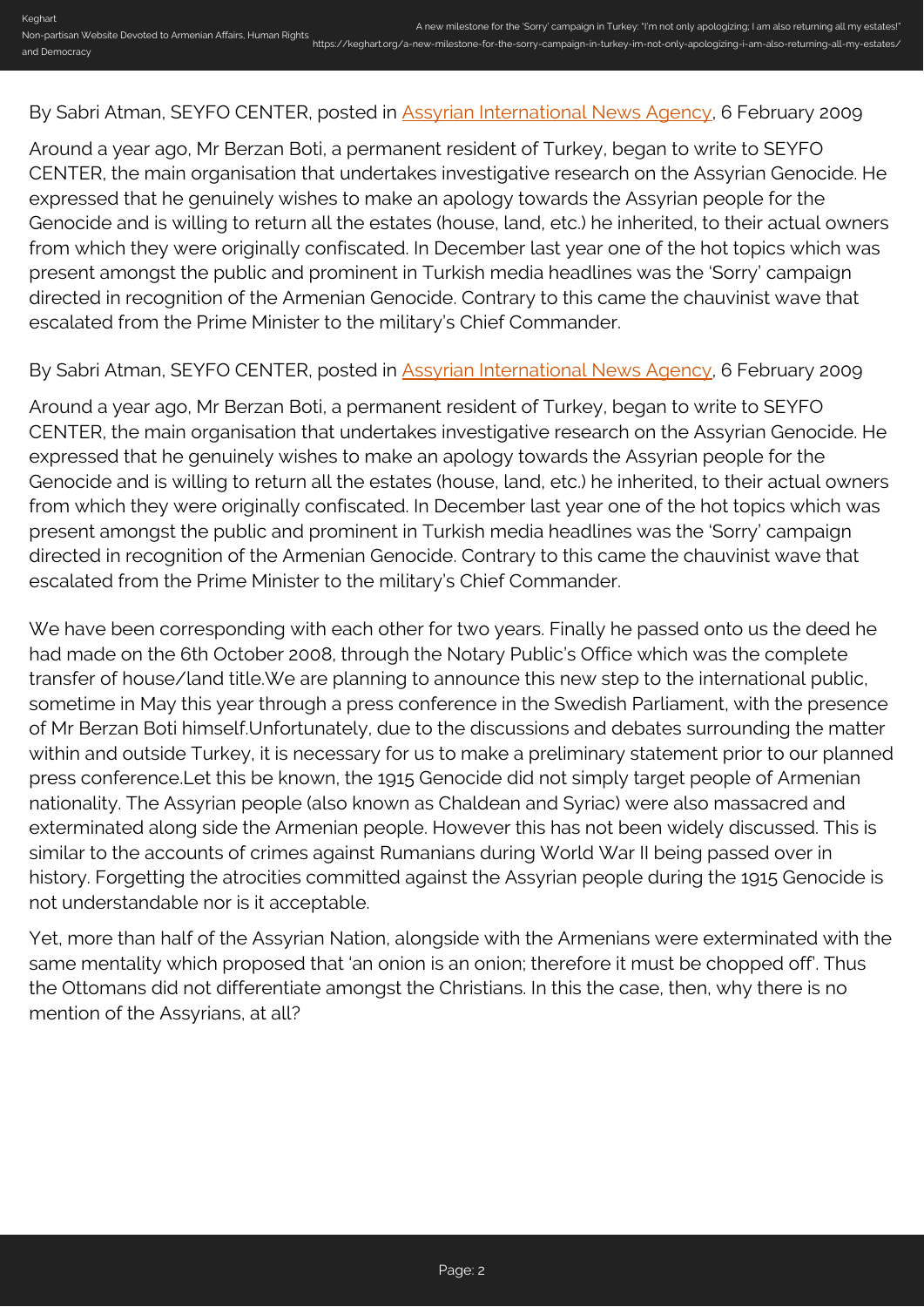Keghart Non-partisan Website Devoted to Armenian Affairs, Human Rights and Democracy A new milestone for the 'Sorry' campaign in Turkey: "I'm not only apologizing; I am also returning all my estates!" https://keghart.org/a-new-milestone-for-the-sorry-campaign-in-turkey-im-not-only-apologizing-i-am-also-returning-all-my-estates/

Nowadays in Turkey, you will find a new generation of individuals who are trained in naming the main streets and public squares in the main cities of Ankara and Istanbul after Talat Pasha, who to the Assyrians and Armenians is considered the Turkish counterpart of Adolf Hitler; and that questions about the statues of Kemal Bey (Lord Kemal) and crippled Osman (Othman) which are erected in other cities like Giresun and Bo?azl?yan are never raised. You can understand that this large group of people will not come to the truth easily. What about the intellectuals?

Weren't the men and women, young and old, with different religious beliefs and particular ethnicities murdered from Istanbul to Hakkari, in 1915 and onwards? These systematic massacres were merely a planned programme and executed with the decision of a central authority. As much as the (Turkish) authorities may interchangeably intend to call these actions as a big tragedy or cataclysm; however, could this event itself hide out the real truth it holds where it costed the lives of over two million people and that wiped out majority of ethnic Christian minorities from this part of geography?

Here the intended emphasize is this: in order to reach reconciliation for the genocide, requires the parties involved enter into settlement. People need to be educated in this line and try to meet the requirements for apology. It is not sufficient enough just to say 'Sorry' even though this may seem a positive step forward in apology. The fundamental principle and important element is to meet the essentials of the apology. The issue is not an argument about whether or not the genocide happened in Turkey. The actual matter which needs to be addressed and discussed is what steps forward Turkey can take to ease the pain and sorrow of the victims of the genocide.

We, the Assyrians, more importantly would like to underline this: settling up with history is another measure of democratization. If you don't face up and settle with history, you cannot reveal the importance of the day. In this essence Turkey should settle with its own recent history. Therefore it must apologize for what it did in the 1915 (and onwards) to the Armenians, Assyrians, Greeks and Yezidi's. More importantly it should meet the essentials of this apology.

Inasmuch as Turkey won't settle up with its own recent history or apologizes to the people that were victims of genocide, it will not prevent future genocides nor will it be democratized. What we seek is for Turkey to come clean about every aspect of the Genocide.

On 18 March last year Germany's Prime Minister Angela Merkel bowed down at Israel's Parliament, the Knesset, in reference to the Holocaust, in which 6 million people were killed, said in Hebrew:

*"The Holocaust is shame and a disgrace for us! With all my respects to all victims of the massacre, I bow down."*

On the contrary, the Turkish Republic's Prime Minister, Mr Recep Tayyip Erdo?an says to those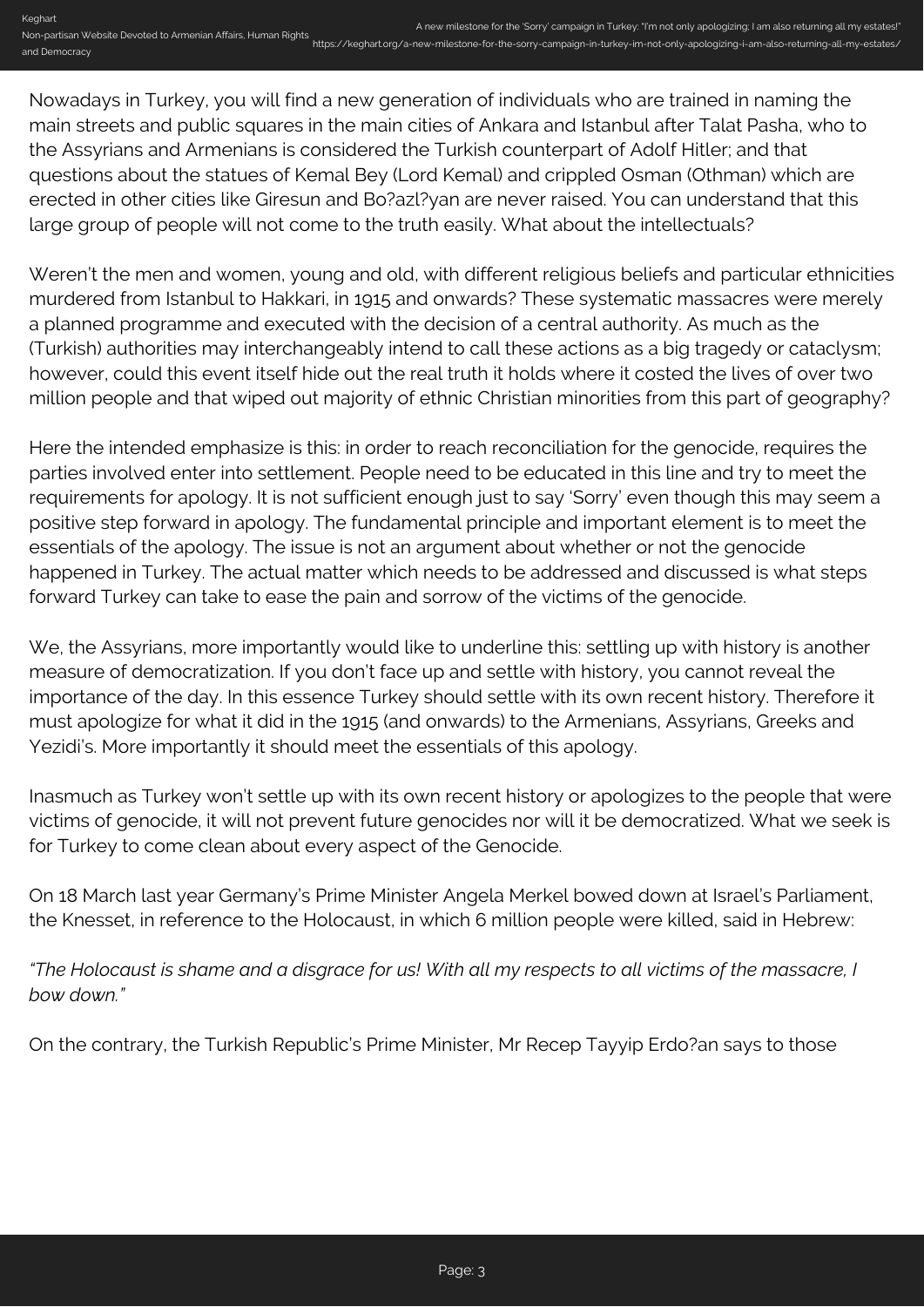involved in the 'Sorry' campaign: "they must have committed the genocide so that they are apologizing". What a shame! This attitude shows the degree of maturity between the Turkish Republic's Prime Minister, Mr Erdo?an as compared to that of Germany's Prime Minister Angela Merkel.

The Prime Minister should come to the realisation that the only means through which Turkey can establish a democratic future is to stop more years passing in which no apology or reconciliation is made for the atrocities of the recent past. The Prime Minister Tayyip Erdo?an, by learning a few words of the victimized people's language, in this case the language that Jesus Christ spoke, which was Aramaic (Syriac) and should say: "Aa'mo Suryoyo, Shoupqono!" meaning, "Assyrian people, Sorry!". This will not humilate him. On the contrary, such an apology will herald the dawn of a new age of maturity for Turkey. ?n brief this means in due course, if the inner dynamics of Turkey won't lead it into action, then the outer dynamics will force Turkey to do so. Let it be known to that.

The esteemed Mr Berzan Boti, being a very honourable man, has placed his signature to a very FIRST in history which paves the way the rest of Turkey. He has brought in all the necessary official documents, signed and certified by the Notary Public's Office (in Turkey) and transferred his properties to the Assyrian Genocide Research Centre, the SEYFO CENTER. In addition to these documents, the letter he wrote to the attention of General Public contains the following lines:

 *"As of 6th October 2008, in Turkey's south-eastern province of Siirt, the sub-division (…………), I have officially transferred my house/land titled (……….) in the Notary Public's Office to the SEYFO CENTER, nominating it to its director Mr Sabri Atman. In my letter below, I would like to share with you the general public the reasons why I have transferred my land to Seyfo Center.*

*World War I is a well known event by the international public. This event took place in the late Ottoman Empire in 1915; genocide was carried against all Christian minorities living there. My village ……, was another place where these unfortunate events occurred. I have personally researched this event from many different aspects. Today in Turkey this subject is still, not only denied and distorted for over 93 years, but to speak about it or mention it is considered taboo. I did not just rely on what historians wrote or documented; I have also witnessed the confessions of the live witnesses who not only witnessed this tragic genocide, but who took part in the killing role in these mass massacres; where these individuals can be described as the 'guilty party'. I have met these people face to face and listened to them just before their deaths. During the genocide years, the murdered Assyrians in my village had their lands confiscated and the little number of them who survived was Islamized. The grand children of those who were Islamized are still living in our village.*

*I found out that the land which was inherited by me and my brothers and sisters from my father actually was the land of the people (Assyrians) who were massacred in 1915. It did not belong to us. I now cannot*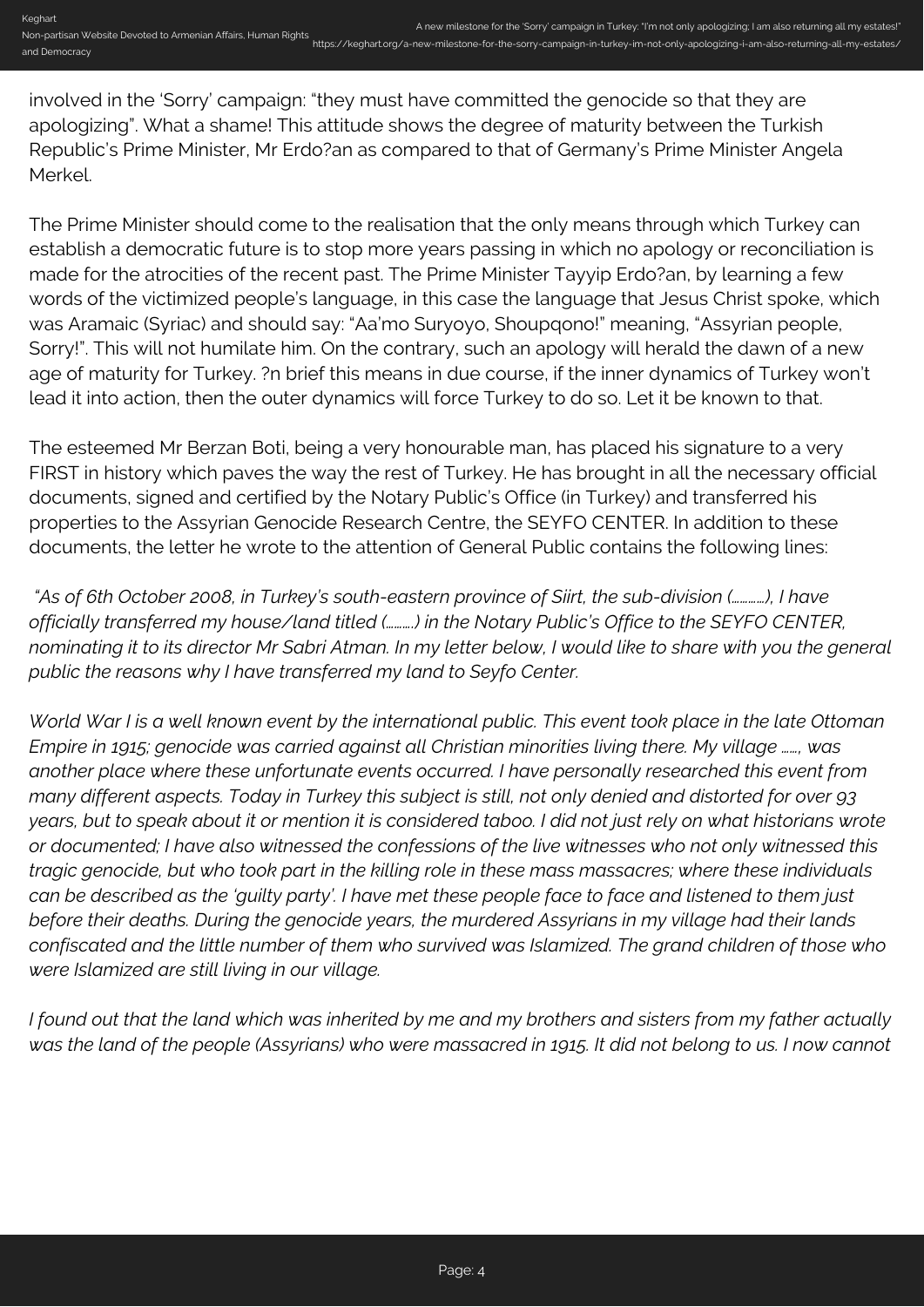*find the right words that describe the shame, guilt, qualm and the pangs of conscience state I live in. Before taking my decision of transfer, for many years I have thought about it and have placed myself in the shoes of those people who became victims of the genocide. Despite of me personally apologising to the many Assyrian and Armenian individuals that I came across with and said 'sorry' to, I could not leave the moral pressure of conscience I inherited behind. Even though today I do not have a direct connection with the then genocide; I came to the conclusion that I have to do something beyond apology. That is why the estate I have inherited from my forefathers, I am returning it back to its actual owners, the Assyrians, to one of their organizations, the Seyfo Center which sacrifices altruism in recognition of the genocide…"*

We have now presented you with a section of Mr Berzan Boti's two page letter. Furthermore, we are planning to present you the rest of the letter and other developments in April at a press conference in the Swedish Parliament, in presence of politicians, historians, scientists and other important figures.

It seems that there are two factions in Turkey of late. One holds the view of individuals like Berzan Boti's and the other is the ones who name some of the main streets and public squares after Talat Pasha, in the major cities including Ankara and Istanbul.

Mr Berzan Boti has done two admirable things. First, he apologized and secondly, he fulfilled all the essentials required of an apology. This exemplary attitude reminds us: What about Mr Osman Feriduno?lu, the grandson of Crippled Osman, the one who killed the Greeks in the city of Giresun, displacing them from their homelands; confiscating their goods, possessions and estates; will he do the same thing that Mr Berzan Boti has done?

In no way! The grandson of Crippled Osman, Mr Osman Feriduno?lu (the 2007 tax record-bearer of Giresun) has added to his fortune the captured properties he inherited from his grandfather. Following that, he has built a monument in honour of his grandfather together with the detainee of terror organization, Ergenekon, Mr Veli Küçük. These people are busy with denying the genocide and keeping alive the memories of murderers and criminals.

The hurdle is very clear. Certainly, not every Turkish individual is directly responsible for the events of the past. Nor can be considered as complicit and guilty. However, obviously there is a collective responsibility in question that lies upon everyone. Every Turkish individual is responsible for urging the Turkish Government to recognize and accept the 1915 Genocide of Assyrian, Armenian and Greek Christians.